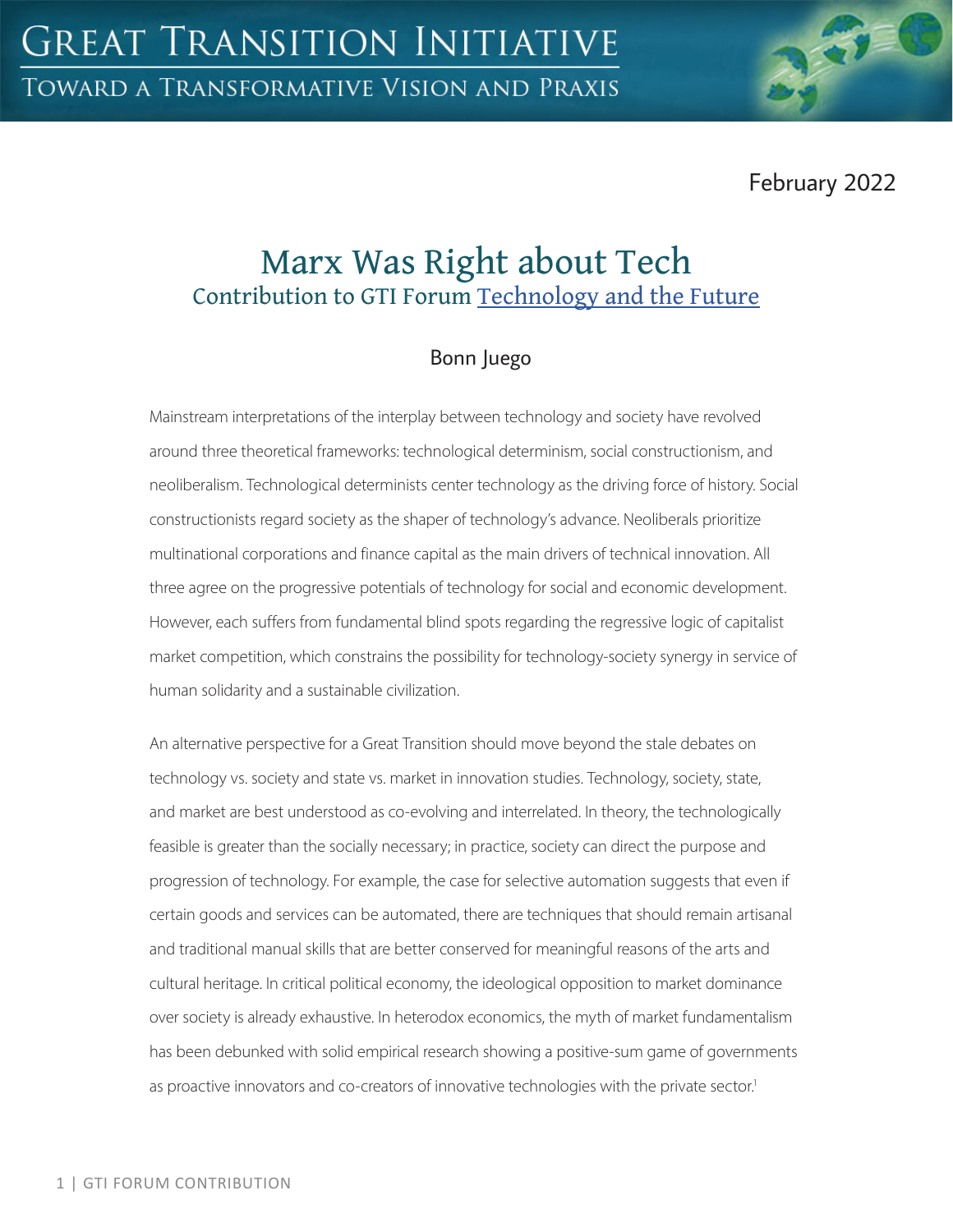What needs further critique, and should be altered, is the prevailing market-dependent, sociallydisembedded, and anti-worker processes of technological innovation under capitalism.

#### **Political Economy of Market Dependence**

Global responses today to the twin crises of climate change and the COVID-19 pandemic, which threaten the survival of humanity and the natural life support system, signify how and why capitalist rationality for profits fail to maximize the liberating and democratizing potential of science and technology for universal benefit. This is despite the common sense that addressing these pressing development problems demands cooperation rather than competition. The science behind the technology (to produce green production systems and effective vaccines) may be considered neutral, but it is the overarching capitalistic economic structure that defines its potentialities and propensities. The supposed wonders of the current Information and Communications Technology (ICT) techno-economic paradigm, which began with the invention of the Intel microchip in the 1970s, have not been so wondrous at all especially if equitable distribution of the fruits of productivity explosion were the basis of developmental success. The Millennium and Sustainable Development Goals are clear articulations of persistent privation and intractable inequalities. The so-called digital divide is a manifestation of the combined yet uneven character of technology diffusion.

Importantly, technology policy also takes shape differently in particular political regimes and institutions. Recall that industrialization and mass production have taken different forms under Hitler's fascism, Soviet socialism, Chinese-type communism, US-style liberalism, and the Nordic model of social democracy. The politics of Big Data—their extraction, processing and management—is known by now to serve specific purposes for government agencies, social media companies, consulting firms, and other interest groups.

Under conditions of the capitalist system, there are tensions between forces and relations of production. The classic readings of both Marx and Schumpeter on the operations of capitalism argue that the causal force for social change is not technology per se, but the market imperatives of capitalist competition. Mature industrial capitalists do not lack knowledge of superior techniques or access to finance thanks to globalization and financialization. However, because technical change creates diversity in unit expenditure within economic sectors, capitalists calculate optimal trade-off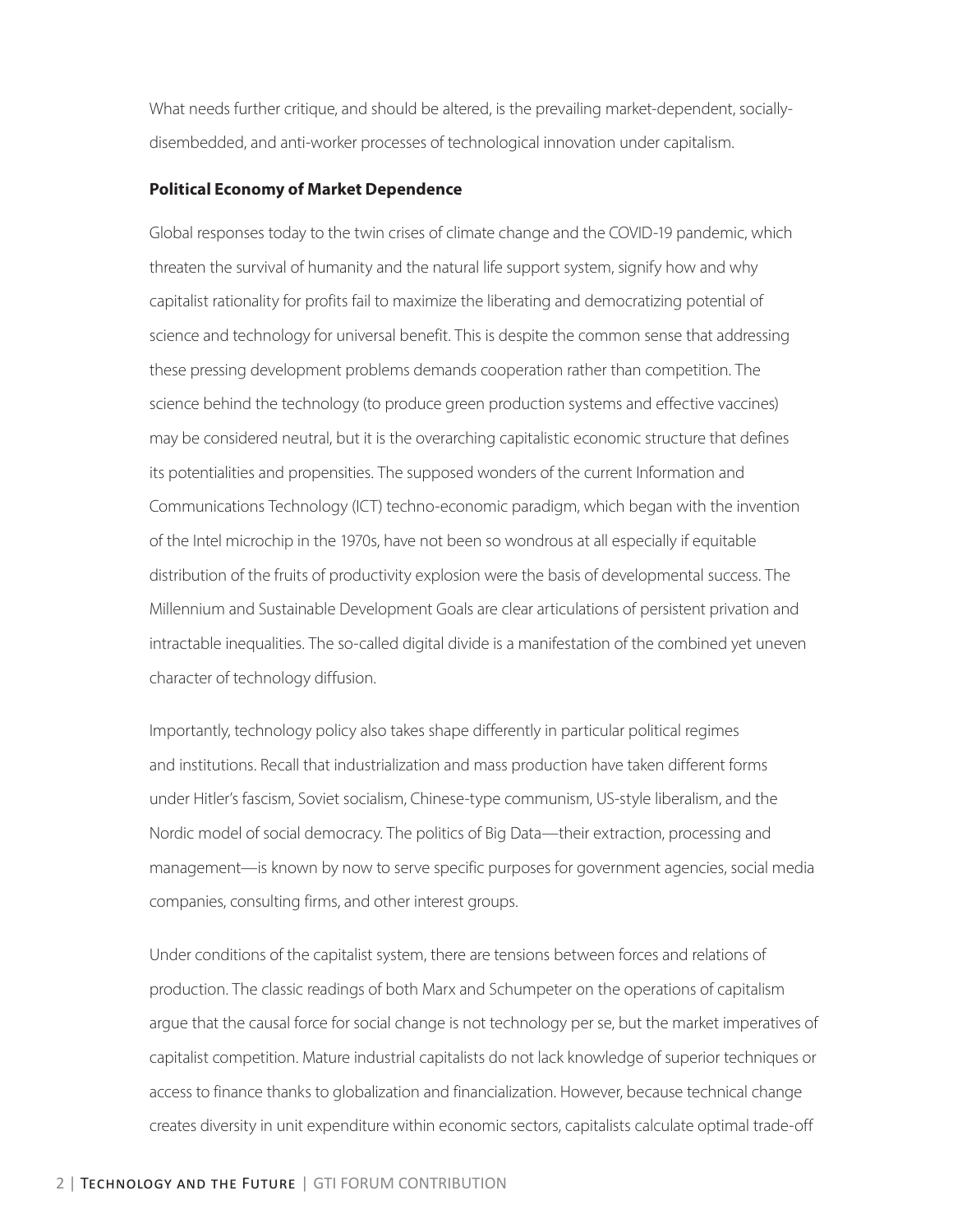between operating costs and losses in capital value.<sup>2</sup> The business strategy of planned obsolescence manifests how the goal of profit maximization can delay the introduction of new, durable, and highcaliber technologies, to the detriment of our finite planet. The lack of profit opportunities in poorer countries is the major reason why they miss out on the investments in production technology needed for social progress and economic prosperity.3

Every techno-economic paradigm offers wide-ranging windows of opportunity for innovation to diversify productive capacity and unleash the benefits from the virtuous circles and multiplier effects of technology-based manufacturing activities.<sup>4</sup> However, the series and patterns of technological revolutions since the eighteenth century have not led to the reproduction of high-tech societies across the globe but of social antagonisms arising from class inequalities and insecurities. The real barrier to capitalist innovation is capital itself because the self-expansion of its own production is its primary limited purpose, extracting as much value as it can from the society of producers and the living world. This is recently exemplified by how rich countries and their procapital political forces have ignored legitimate moral appeals to waive or at least suspend patents of potent vaccines against the coronavirus disease to speed up the pandemic control. The Trade-Related Intellectual Property Rights (TRIPS) Agreement has proven once again to be a reflection of historical double standards and an instrument of the First World to maintain the unequal status quo.

The market dependence of innovation connotes that continuous development of technology depends on, and is mediated by, commercial relations and monetary exchange. Capitalism treats technology as the power of science commodified, whereas Marx postulates the general intellect about the social production process of technology as "products of human industry; natural material transformed into organs of the human will over nature...the power of knowledge, objectified."<sup>5</sup>

#### **Workers**

Theories on technological innovation usually account for the variables of technology, society, states, and market in their analyses but systematically neglect an indispensable set of actors: workers. Schumpeterian creative destruction, as well as some streams in orthodox and post-Keynesian economics, have theorized about how increased productivity resulting from the use of technology can lead to job losses and de-skilling. Oftentimes, discussions about novel technologies from artificial intelligence to digitalization and the platform economy assign the collective workers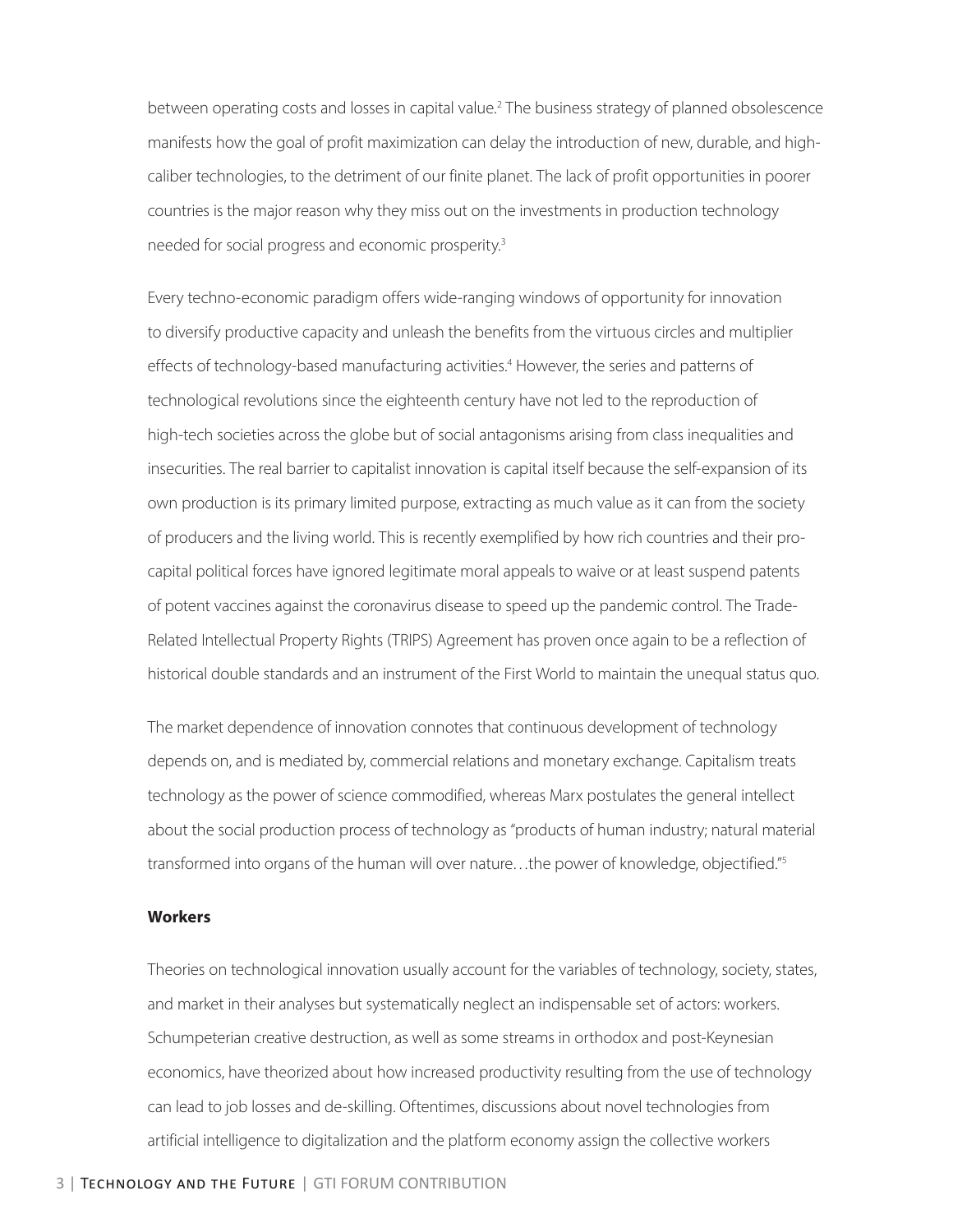as a mere reactive variable and factor of production in economic relations and the evolving development process. Indeed, understanding the evolution of technology in history and its role in past, present, and future society should never exclude the perspective, agency, and well-being of workers, without whom the socio-economic processes of production and innovation cannot be realized.

At this juncture, the long-term agenda of the international institutions of economic governance is to complement the existing world market of exchange of commodities and money with a genuinely globalized capitalist relations of production through the creation of fully proletarianized laborers.<sup>6</sup> Their global development project envisions the growth and accumulation of capital to result in greater division of labor and the application of technology. The dynamic of capitalist competition not only entails incessant technological revolution but also necessitates permanent proletarianization—in which flexible, mobile, fluid, and disposable workers are completely subsumed to capital. Therefore, the crux of the matter at the turning point of the ICT paradigm, the maturation of old machineries, and the installation of new technologies is not simply the economic impact of specific technology, but the consequences of contemporary global capitalism for society, particularly for the workers.

#### Endnotes

1. Mariana Mazzucato, *The Entrepreneurial State: Debunking Public vs. Private Sector Myths* (London: Anthem Press, 2013).

2. John Weeks, "The Expansion of Capital and Uneven Development on a World Scale," *Capital & Class* 25, no. 2 (2001): 9–30.

3. Erik Reinert, *How Rich Countries Got Rich… and Why Poor Countries Stay Poor* (London: Constable, 2007).

4. Carlota Perez, *Technological Revolutions and Financial Capital: The Dynamics of Bubbles and Golden Ages* (London: Edward Elgar, 2002).

5. Bonn Juego, "Innovating 'Innovation', Competing 'Competitiveness': A Critical Political Economy Approach to Social Innovation System," Global Development Studies Research Series, Working Paper No. 3, 2009, Aalborg University, Denmark.

6. Paul Cammack, *The Politics of Global Competitiveness* (Oxford: Oxford University Press, 2022).